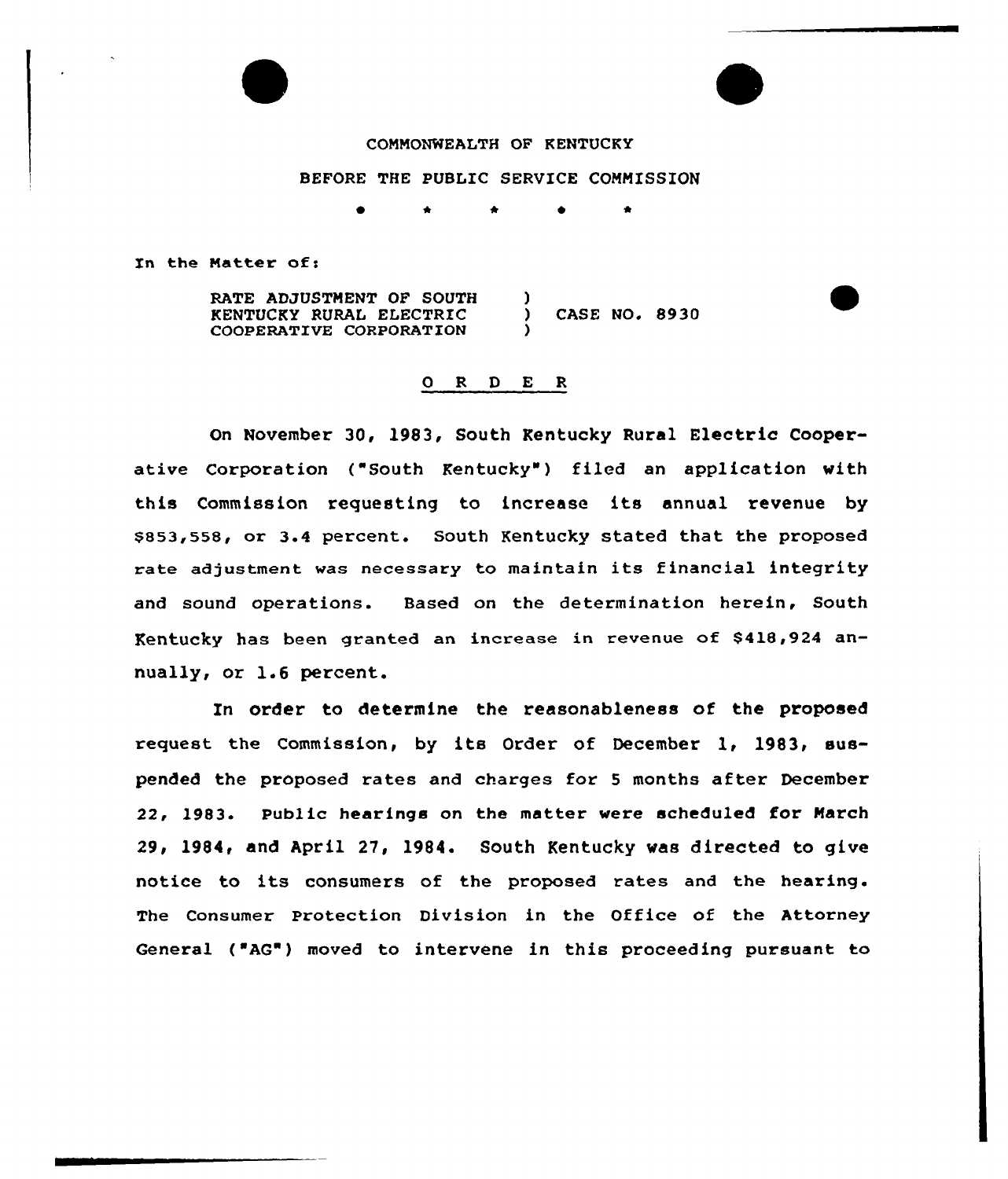KRS 367.150(8), which motion was granted. No other parties formally intervened. The hearings were held on March 29, and April 27, 1984, and all requested information has been filed.

#### COMMENTARY

South Kentucky is <sup>a</sup> consumer-owned rural electric cooperative engaged in the distribution and sale of electric energy to approximately 35,950 member-consumers in the Kentucky counties of Pulaski, Russell, Wayne, Clinton, NcCreary, Casey, Lincoln, Adaix, Rockcastle, Cumberland and Laurel. South Kentucky obtains all of its power from East Kentucky Power Cooperative, Inc. ("EKP").

#### TEST PERIOD

South Kentucky proposed and the Commission has accepted the 12-month period ending April 30, 1983, as the test period for determining the reasonableness of the proposed rates. In utilizing the historic test period, the Commission has given full consideration to appropriate known and measurable changes.

## VALUATION

#### Net Investment

South Kentucky proposed a net investment rate base of \$25,696,519. The Commission concurs with this proposal with the following exceptions:

The Commission has adjusted accumulated depreciation to reflect the pro forma adjustment to depreciation expense found reasonable herein. South Kentucky proposed a level of working capital equal to one-eighth of pro forma operation and maintenance

 $-2-$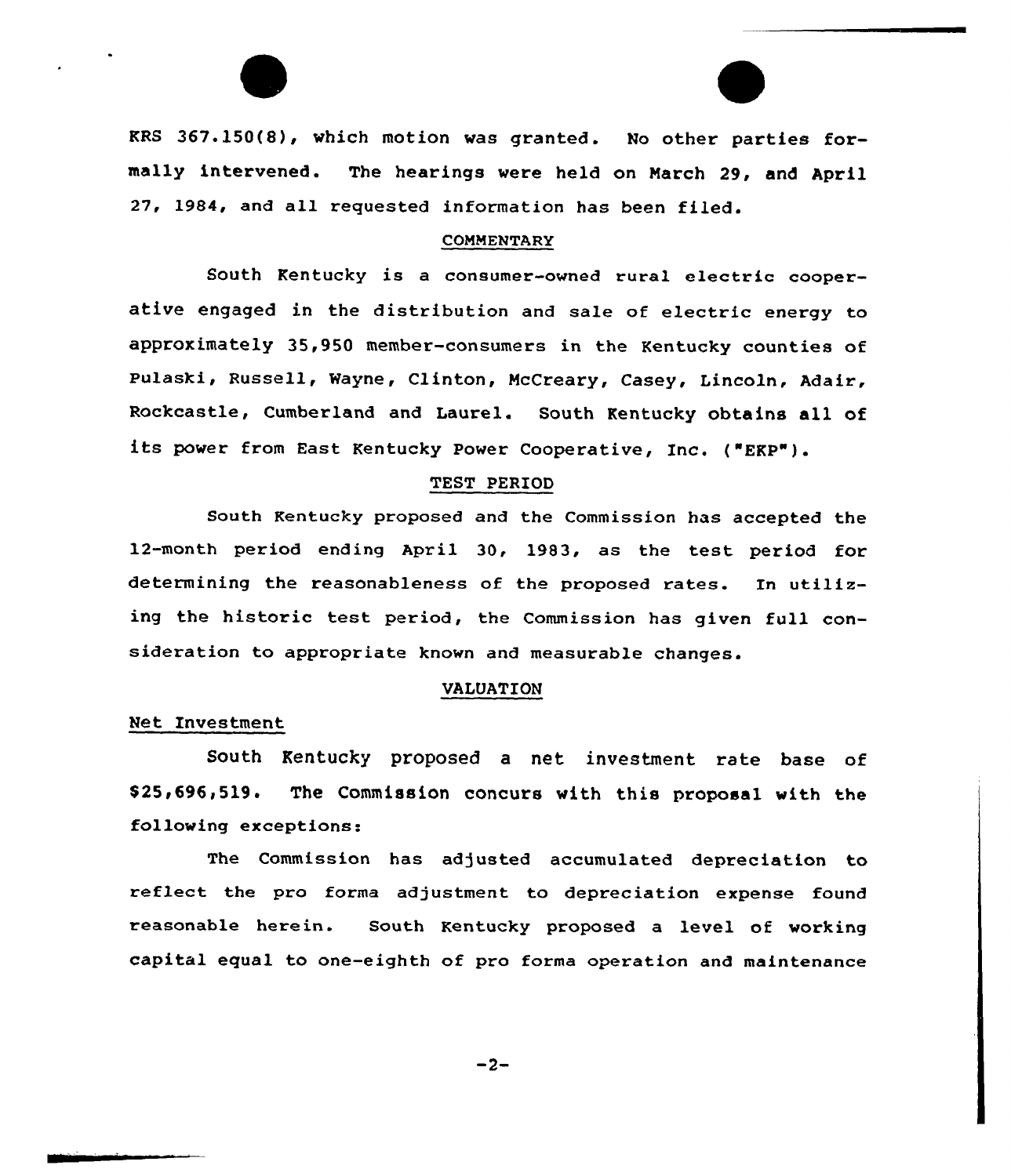



Based on the Commission's adjustments South Kentucky's net investment rate base for rate-making purposes is as follows:

Net Investment:

| Utility Plant in Service                                                              | \$34, 240, 409                        |
|---------------------------------------------------------------------------------------|---------------------------------------|
| Construction Work in Progress                                                         | 241,348                               |
| Total Utility Plant                                                                   | \$34,481,757                          |
| Add:                                                                                  | \$.                                   |
| Materials and Supplies                                                                | 34,817                                |
| Prepayments                                                                           | 79,881                                |
| Working Capital                                                                       | 453,811                               |
| Subtotal                                                                              | 5 568,509                             |
| Deduct:<br>Accumulated Depreciation<br>Customer Advances for Construction<br>Subtotal | \$9,208,045<br>310,408<br>\$9,518,453 |
| Net Investment                                                                        | \$25,531,813                          |

## Capital Structure

South Kentucky proposed an adjustment to reduce to zero value the accumulated capital credits assigned it by United Utility Supply and Kentucky Association of Electric Cooperatives. The accumulated credits assigned South Kentucky by these firms total \$177,857 at test-year-end. South Kentucky argues that due to the fact that both firms have net operating loss carryforwards, it is doubtful that these credits vill ever be paid. In addition, South Kentucky states that: since these firms assign net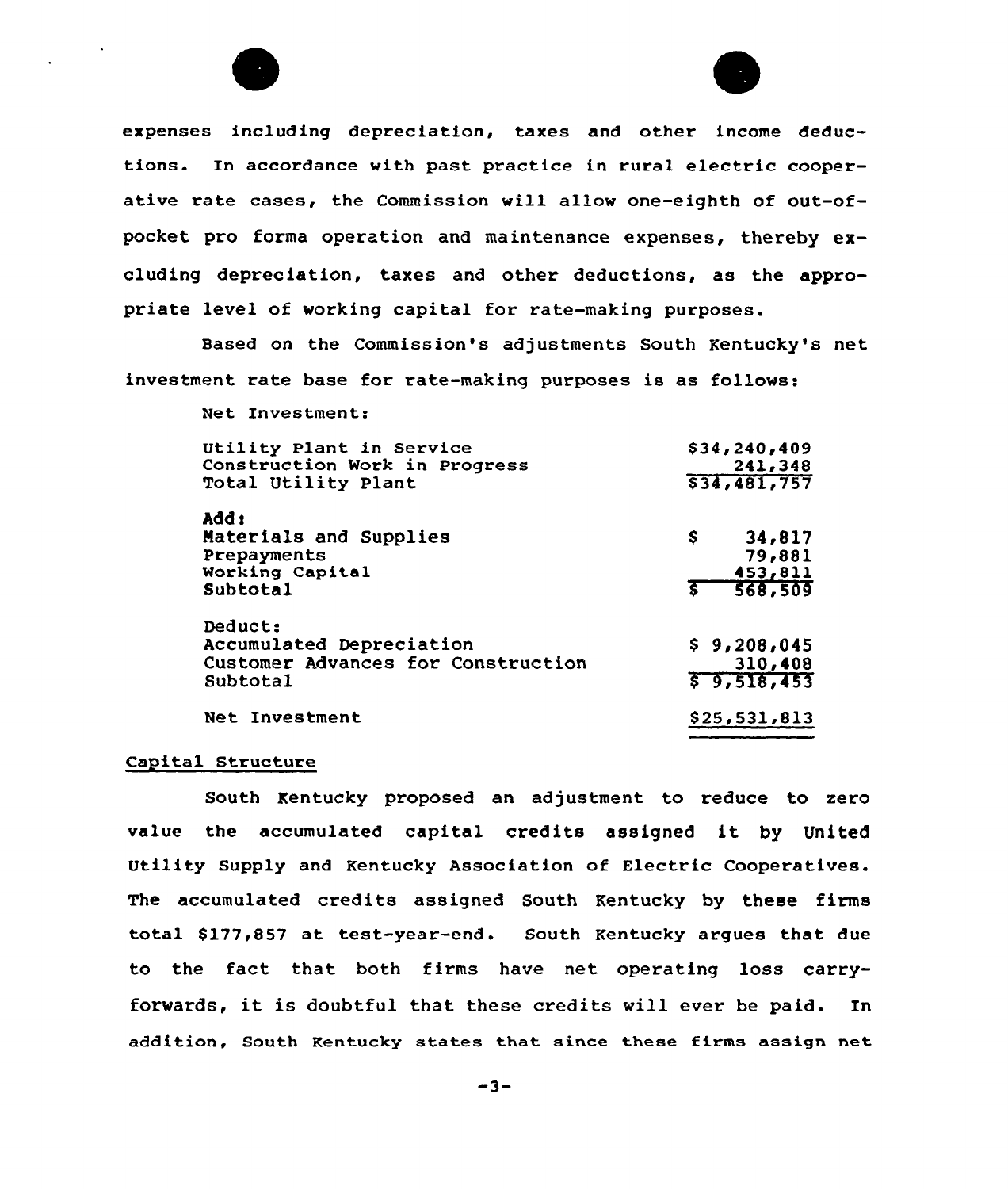margins but do not assign net losses, South Kentucky's investment in these firms is overstated.

The Commission is not convinced that these capital credits will never be paid or that they have no value. South Kentucky received cash distributions from both firms in 1978. In addition, South Kentucky's primary lenders have always recognized these credits in determining compliance with mortgage requirements. Noreover, the Uniform System of Accounts for Rural Electric Cooperatives, as well as generally accepted accounting principles, recognize these capital credits for financial reporting purposes. Therefore, the Commission has disallowed South Kentucky's proposed adjustment.

The Commission finds from the evidence of record that South Kentucky's capital structure at the end of the test year was \$ 29,888,982 and consisted of \$ 10,979,917 in equity and 818,909,065 in long-term debt. In the determination of this capital structure, the Commission has excluded accumulated generation and transmission capital credits ("GTCC") assignments in the amount of  $$1,630,924.$ 

#### REVENUES AND EXPENSES

South Kentucky proposed several adjustments to revenues and expenses to reflect more current and anticipated operating conditions. The Commission finds the proposed adjustments are generally proper and acceptable for rate-making purposes with the following modifications:

 $-4-$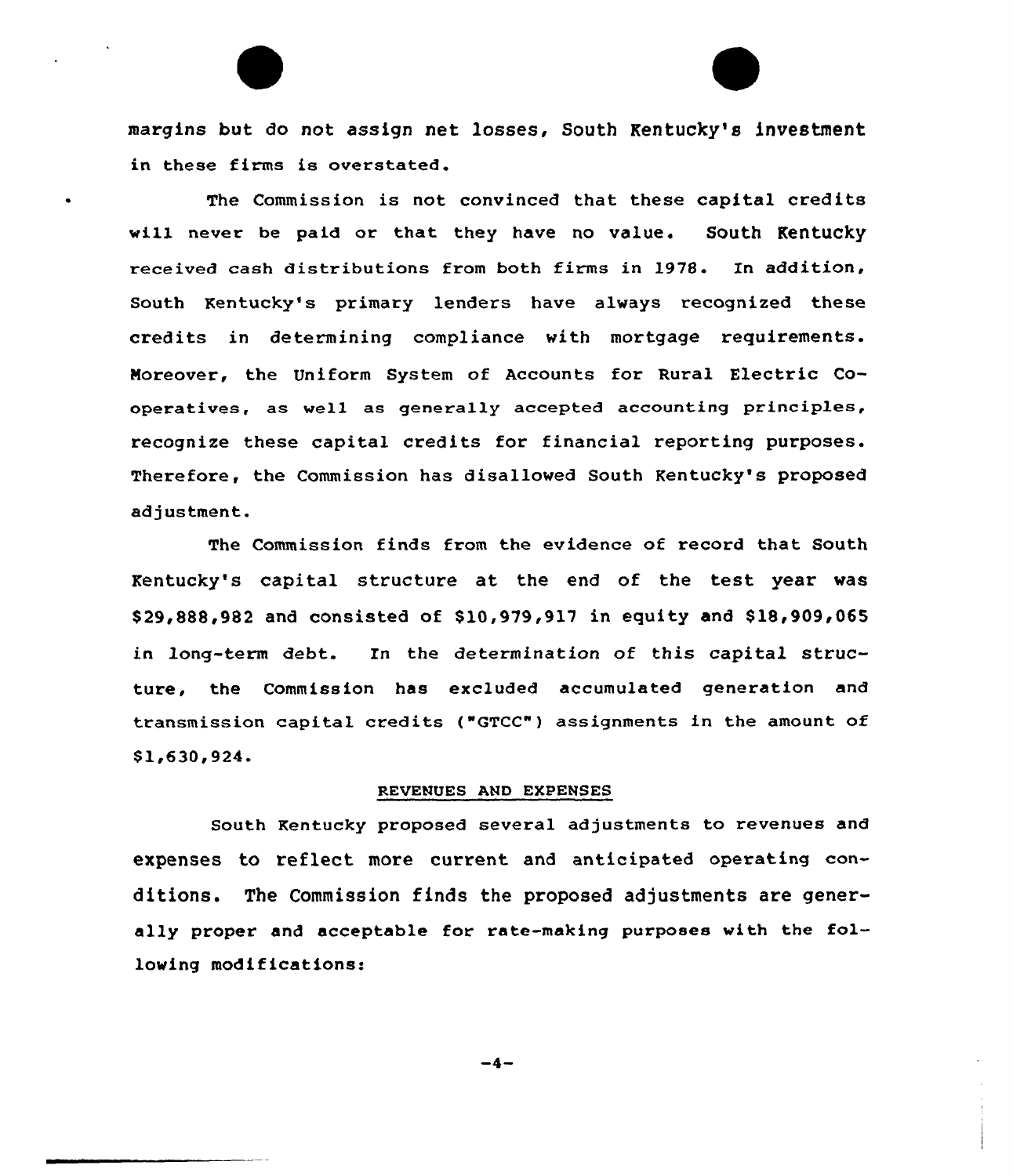# Charitable Contributions

During the test period, South Kentucky contributed \$2,674 to charities and civic groups within its service area. While the Commission feels that these contributions are good for community relations, they are not related to the provision of reliable electric service to the members of South Kentucky. The Commission finds that the rates charged consumers for utility services should reflect only the cost of providing those services. Therefore, the Commission, in accordance with established policy, has excluded these expenses for rate-making purposes herein.

## Depreciation Expense

South Kentucky proposed an adjustment to increase its depreciation expense by \$58,720 to reflect the annual depreciation expense based on the level of plant in service at the end of the test year. In determining the adjustment, South Kentucky incorrectly included in its calculation the balance in Account 360-- Land and Land Rights. This results in depreciation expense being overstated by  $$1,568$ . Therefore, the Commission has excluded the depreciation associated with the Land and Land Rights herein.

# Expenses Related to New Manager

Effective January 1, 1984, Mr. Herman Schoolcraft, South Kentucky's general manager, retired. Mr. Keith Sloan was chosen as the new general manager and several management employees received promotions. Due to the difference in salaries and fringe benefits for the general manager and other employees and those previously in those positions, South Kentucky should realize a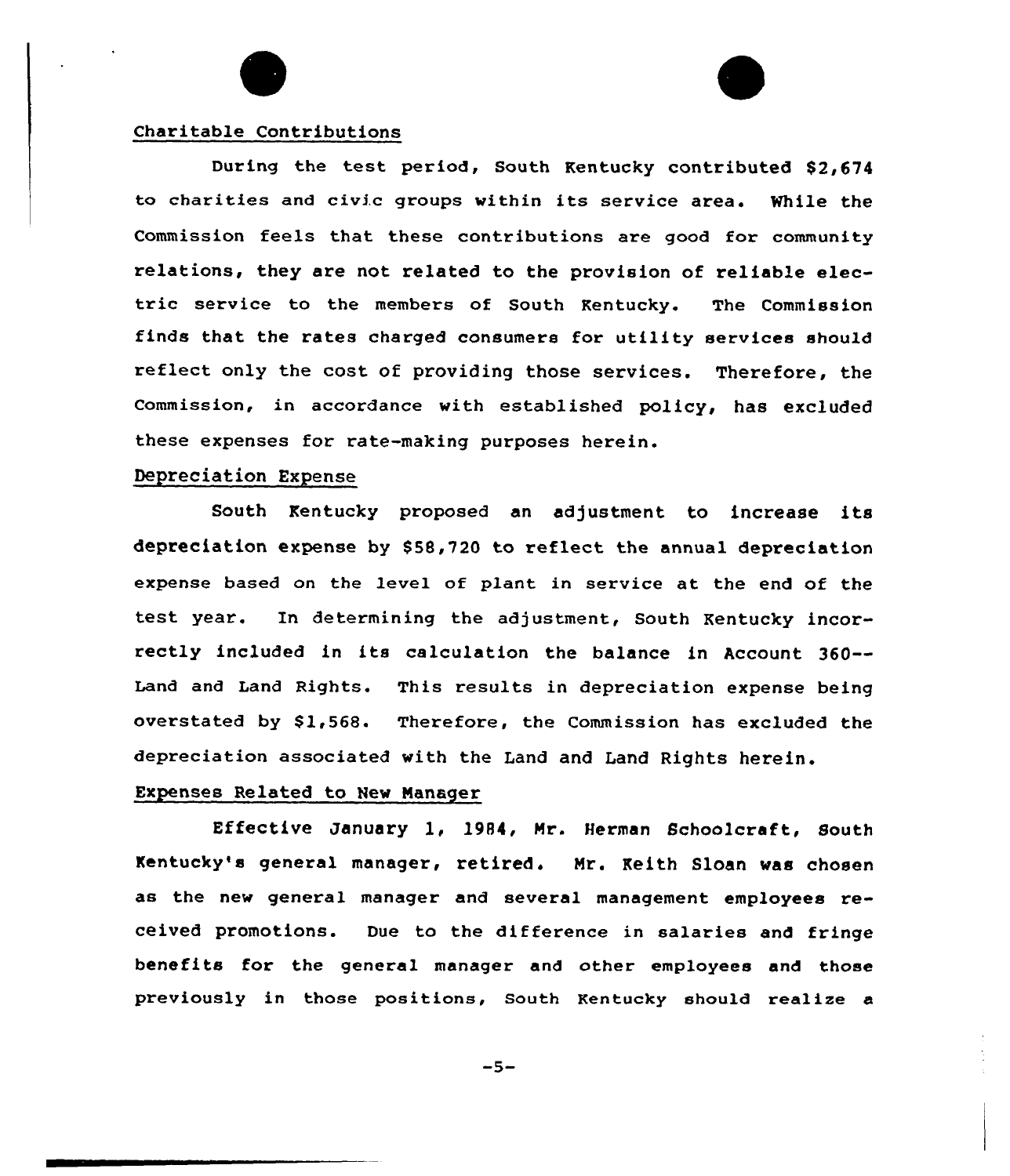



decrease in expense of 814,158. Therefore, the Commission has made an adjustment to reduce operating expenses to reflect this cost savings.

# hdvertising Expense

South Kentucky has included in its test-period advertising expenses \$2,349 associated with advertising for institutional purposes. 807 KAR 5:016 specifically disallows this type of advertising expense and further places the burden of proof on the utility to show that the inclusion of any advertising expenditures for rate-making purposes will result in material benefit to the ratepayers. South Kentucky has failed to meet this test and the Commission has, therefore, reduced South Kentucky's operating expenses by this amount.

#### Interest Expense

South Kentucky proposed an adjustment of 8184,273 to annualize interest expense on long-term debt outstanding at the end of the test year and to reflect the interest on loan funds of \$959,000 drawn down <sup>5</sup> 1/2 months after the close of the test period.

The past practice of the Commission in rural electric cooperative cases has been to allow interest expense on long-term debt issued subsequent to the test period, when documentation has been provided to show that the funds have been drawn down and are actually outstanding at the time the Order is issued. This practice began in rural electric cooperative cases in 1980 while the Energy Regulatory Commission was serving as the utility regulatory

 $-6-$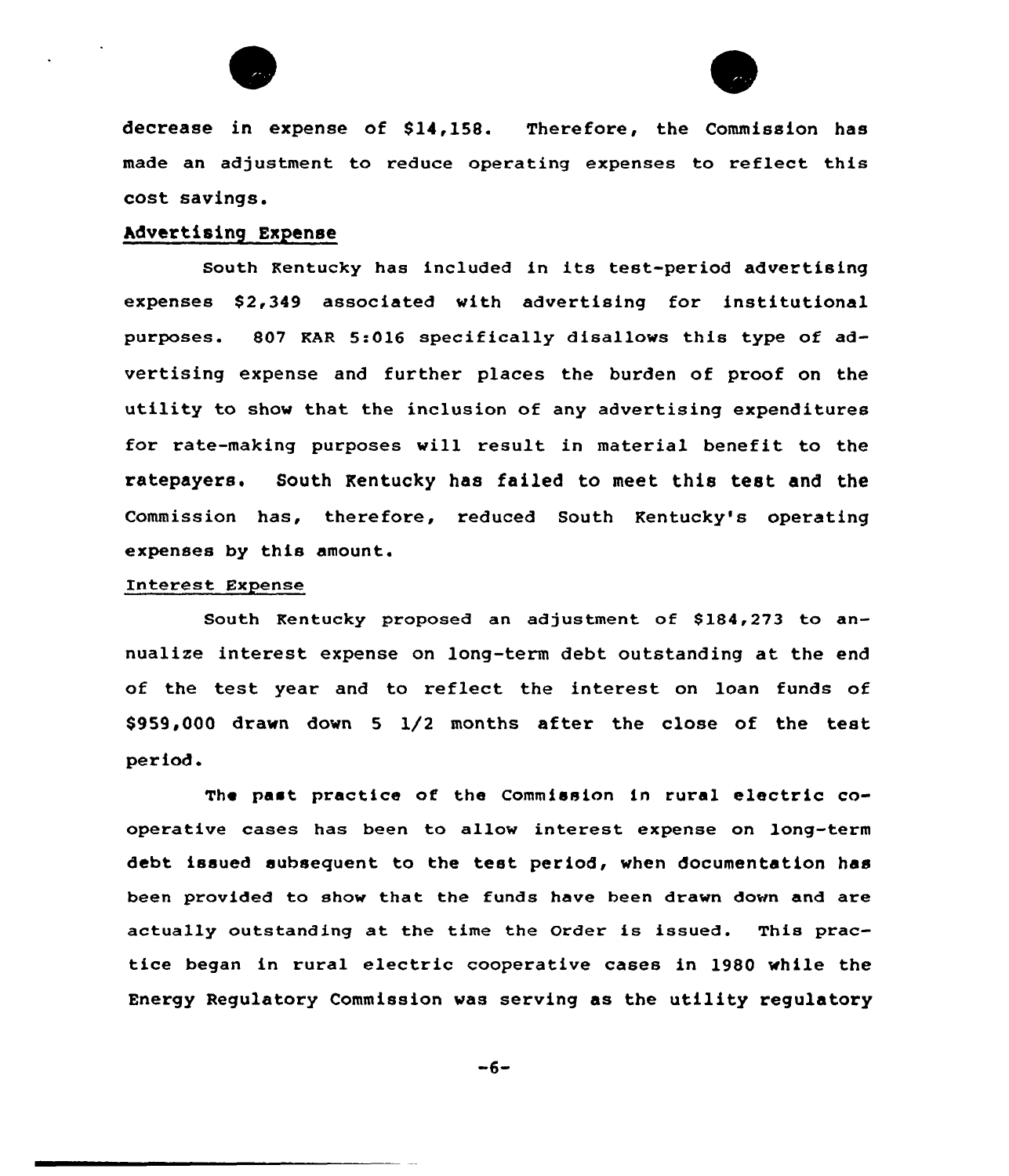

body. This practice was implemented in part to provide an additional cushion to offset the high rate of inflation during that time, and to obviate the need for annual rate increases. The additional interest costs in the revenue requirements determination resulted in increased revenues and better enabled the rural electric cooperatives to achieve the earnings requirements of their primary lenders.

The past practice of the Commission in allowing the interest on debt drawn down subsequent to the end of the test period creates a mismatch of projected revenues and expenses, because no adjustments to update revenues for additional customers have been made. Therefore, the Commission put South Kentucky on notice in this proceeding that it would reconsider its past practice on this issue and gave South Kentucky the opportunity to present evidence on why this practice should not be discontinued.

South Kentucky, in its response, stated that in its opinion, no mismatch of revenues and expenses had resulted in this case due to the fact that the construction to which the draw of loan funds relates was completed and the facilities were in service at the close of the test period. In support of its position, South Kentucky filed copies of work-order inventory sheets for the period of September 1982 through April 1983. South Kentucky argues that since the construction was completed and in service by test-period-end the matching concept was met and the interest expense on the debt related to that construction should be included in its revenue requirements in this case.

 $-7-$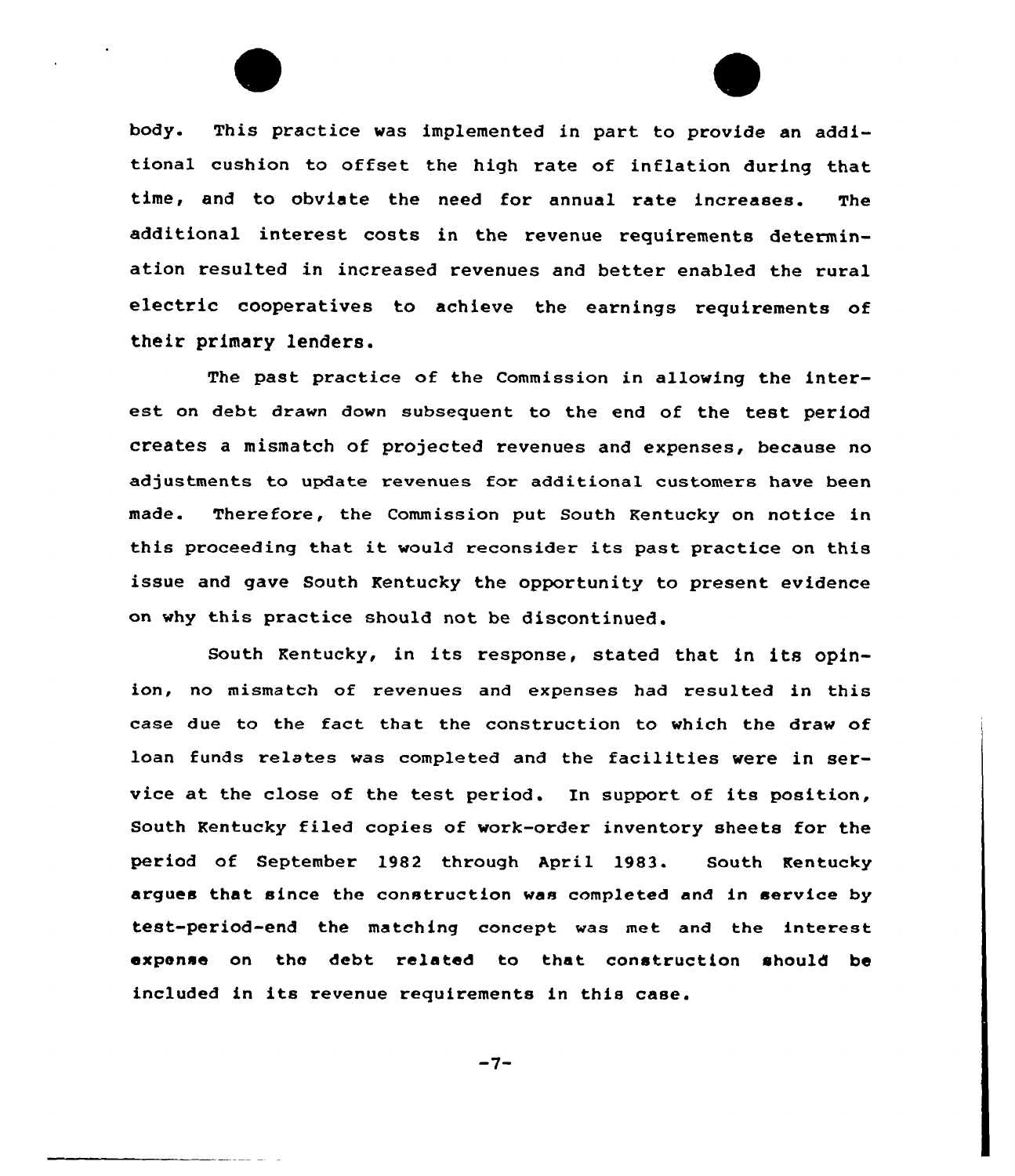<sup>A</sup> factor which must be considered in determining the propriety of including the post-test-period debt is the overall capitalization of the utility and the sources of funds for construction. In this case, South Kentucky has been in the enviable position of funding construction costs of approximately \$1 million with internally-generated funds. The Rural Electrification Administration ('REA") requires that its borrowers use general funds for construction purposes as long as the level of general funds constitutes <sup>8</sup> percent or greater of gross plant. For this reason, south Kentucky was restricted from drawing down debt funds for <sup>a</sup> period of approximately 11 months. If South Kentucky had not been restricted from drawing down loan funds for <sup>8</sup> months of the test period, the temporary cash investments of South Kentucky would have been greater, resulting in additional income to South Kentucky during the test period. If the Commission vere to allow the adjustment to interest expense proposed by South Kentucky, a further adjustment should be made to recognize the additional income on the additional funds available for investment.

In determining the revenue requirements of private electric utilities, the Commission generally determines the total capitalization at the end of the test period and makes a comparison to the test-year-end net investment rate base to provide reasonable assurance that the consumers are not paying for capital in excess of the investment in utility property devoted to providing electric service. The same relationship between rate base and capital should exist for cooperatives, except that since the members are the owners in the cooperative situation, the income is retained by

 $-8-$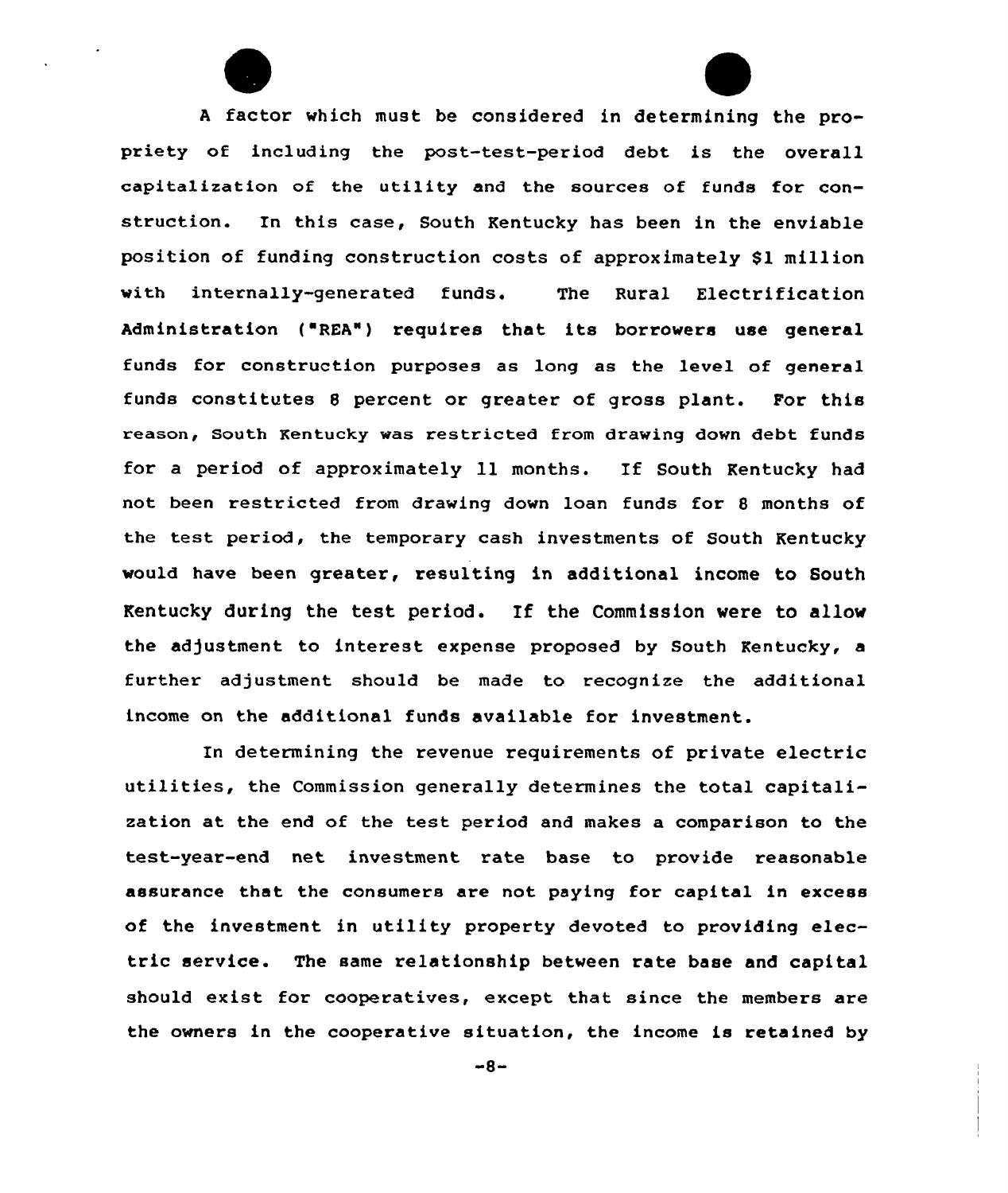the cooperative rather than paid out in dividends as is done in the private utilities. In South Kentucky's case the capital structure exceeds the rate base by 84.3 million dollars. If the Commission were to adjust capital to include the additional longterm debt drawn down after the end of the test period, the disparity between rate base and capital would be even greater and the rates to the consumers of South Kentucky would be excessive due to the increase in interest costs, the failure to recognize revenue from the new facilities and the lack of an adjustment to reflect interest income on additional temporary cash investments. This would clearly constitute a violation of the matching principle applied to othex utilities undex the Commission's jurisdiction and xesult in discriminatoxy xate-making practices by this Commission.

Therefore, based upon the reasons cited above, the Commission is of the opinion and finds that the adjustment to include past-test-period debt in the determination of interest expense on long-term debt should be denied. The Commission has included in the determination of revenue xequirements South Kentucky's annual interest expense based on test-year-end debt balances which results in an increase in interest expense of \$136,323 over the test period level.

#### Insurance Expense

South Kentucky, several months after the filing of its application in this case, informed the Commission of several expense adjustments it had not included in its original application. Of the three new expense adjustments, one, the change in the interest rate on Cooperative Finance Corporation ("CFC") note

 $-9-$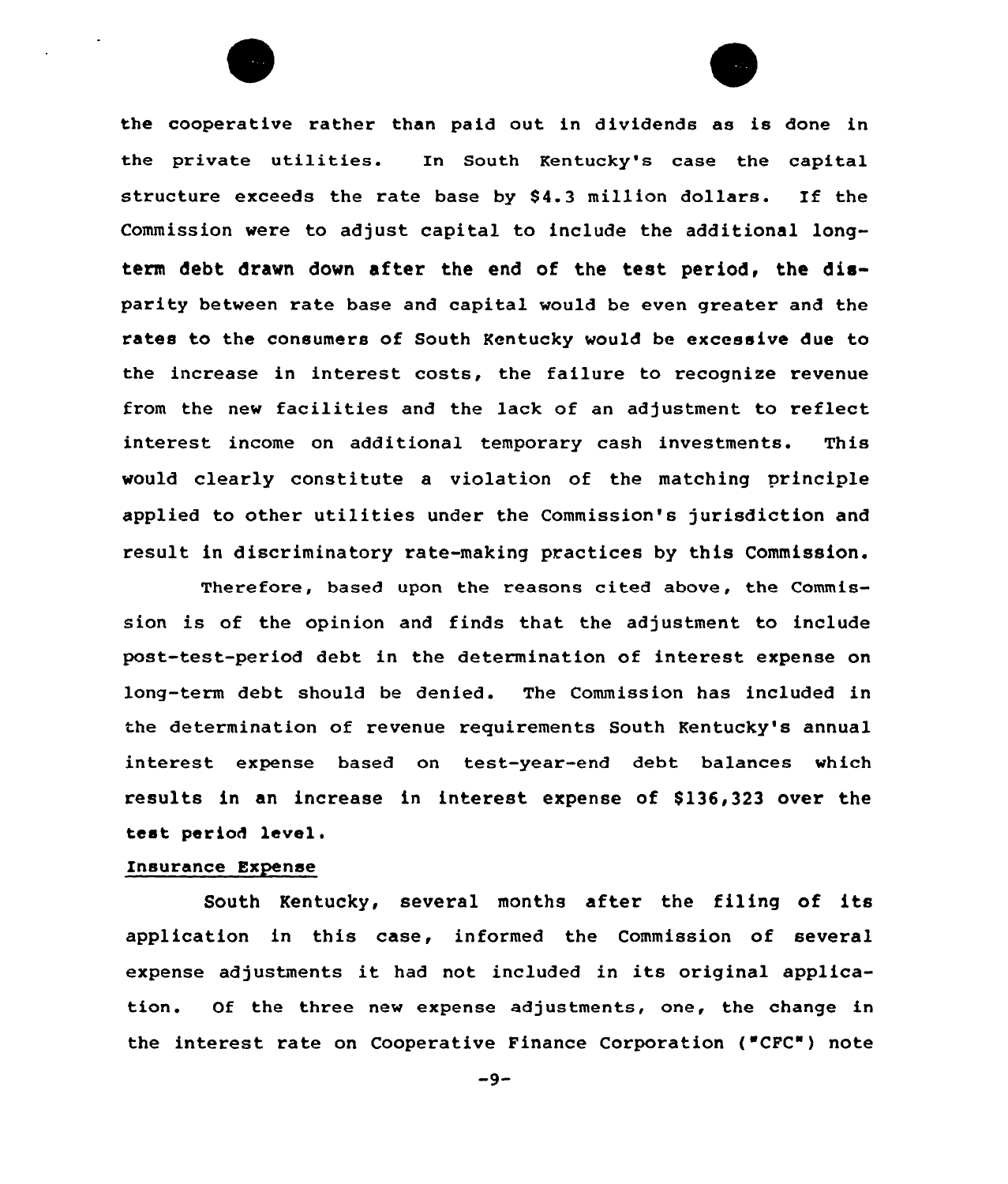<sup>9009</sup> from 8.5 percent to ll percent, had in fact been included in South Kentucky's original application.<sup>1</sup> The two remaining changes consisted of short-term disability insurance premiums of  $$4,961$ which South Kentucky stated it inadvertently omitted from the test period and an increase in the dental insurance premium of \$3,958 not proposed in the original application. South Kentucky proposed no corxesponding revenue adjustments for these items, nor did it propose to adjust the proposed rates accordingly. However, it did request that the Commission take these items into consideration in its deliberations on this case.

The Commission, in Case No. 8924, The Adjustment of Rates of Louisville Gas and Electric Company, has established a presumption against disallowing adjustments proposed after the filing of the original application. In that Order, the Commission states that late filed adjustments hampex both the Commission's and intervenors' investigations of the case and raise questions of whether intervenors receive due process in these instances.

Supplemental adjustments are becoming more and moxe frequent. Generally these adjustments reflect an addition to expense without a request for additional revenues or increased rates to cover these expenses. It is apparent that in many cases additional revenues are not requested because such a request would necessitate the filing of new rate schedules and would result in a new 5-month suspension period being imposed.

 $\mathbf{1}$ Exhibit J, p. 35.

-10-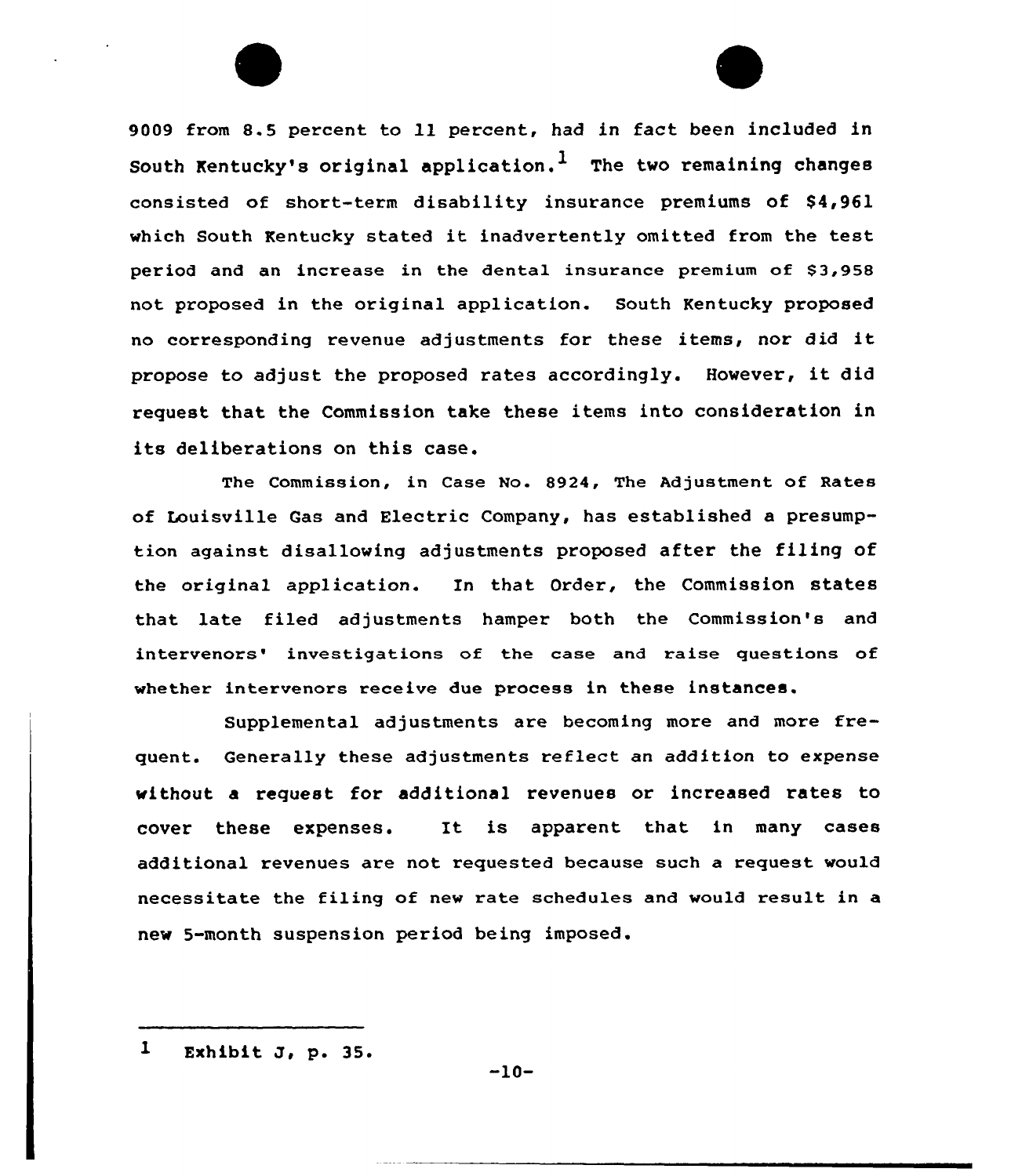

Therefore, the Commission will not allow these late filed adjustments in its determination of the revenue requirement of South Kentucky.

The effect of the accepted pro forma adjustments on South Kentucky's net income is as follows:

|                    | Actual<br>Test Year | Pro Forma<br>Adjustments | Adjusted<br><b>Test Year</b> |
|--------------------|---------------------|--------------------------|------------------------------|
| Operating Revenues | \$23, 253, 155      | \$2,245,583              | \$25,498,738                 |
| Operating Expenses | 22,005,181          | 2,009,083                | 24,014,264                   |
| Operating Income   | 51,247,974          | $\sqrt{236,500}$         | 51,484,474                   |
| Interest on Long-  |                     |                          |                              |
| Term Debt          | 962,109             | 136,322                  | 1,098,431                    |
| Other Income and   |                     |                          |                              |
| (Deductions) - Net | 294,160             | <696                     | 293,464                      |
| Net Income         | 580,025             | 99,482                   | 679,507                      |
|                    |                     |                          |                              |

#### REVENUE REQUIREMENTS

The actual rate of return on South Kentucky's net investment rate base established herein for the test year was 5.73 percent. After taking into consideration the pro forma adjustments South Kentucky would realize a rate of return of 5.81 percent.

South Kentucky, in this case, has requested rates that would produce a rate of return of 9 percent and a Times Interest Earned Ratio { TIER" ) of 2.28. When questioned concerning the need for these earnings levels, South Kentucky cited the returns granted cooperatives by this Commission in recent cases and the need to maintain South Kentucky's financial integrity.

In establishing <sup>a</sup> utility's rates, the Commission determines those rates which are fair, just and reasonable in each case based upon the merits and circumstances of the utility et that particular point in time. The rates established for a utility are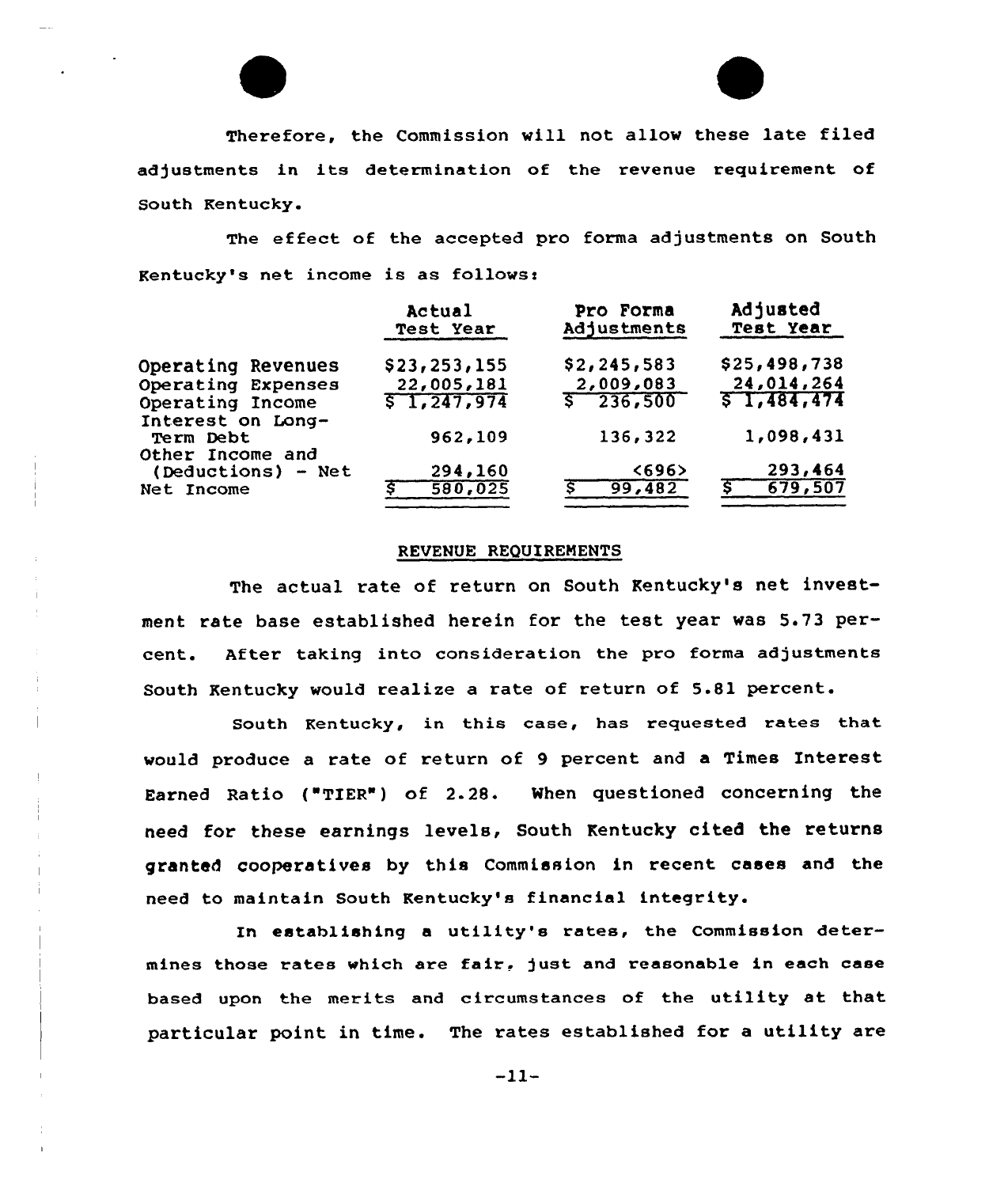not necessarily influenced by the rates granted other utilities, which may or may not be operating under similar conditions. The Commission finds that meeting the earnings levels granted other utilities does not justify the requested earnings levels in this case <sup>~</sup>

South Kentucky had an actual TIER of 1.60X for the test period in this case and TIERS of 1.82X and 1.46X for the calendar years 1982 and 1983, respectively. After taking into consideration the pro forma adjustments in this case, south Kentucky would achieve a L.62X TIER without an increase in revenues. South Kentucky achieved a 35.9 percent equity to total asset ratio at the end of the test period in this case and has been able to maintain an equity to total asset ratio of above 35 percent for the past 10 years. South Kentucky's debt-service coverage ("DSC") ratio for the test year and calendar years 1982 and 1983 was  $1.70X$ ,  $1.85X$ and 1.65X, respectively. All of these ratios are based on the earnings of South Kentucky exclusive of the GTCCs assigned to South Kentucky by ERP. As mentioned previously in this Order, South Kentucky has exceeded the optimum level of general funds suggested by REA and is capable of funding large construction projects with cash reserves.

In consideration of the above analysis and other financial indicators and ratios, the Commission is of the opinion that South Kentucky has achieved a very favorable financial position. This financial position has been achieved during periods of high inflation, and more recently, periods of lower customer growth and reduced customer consumption. Furthermore, these earnings have

-12-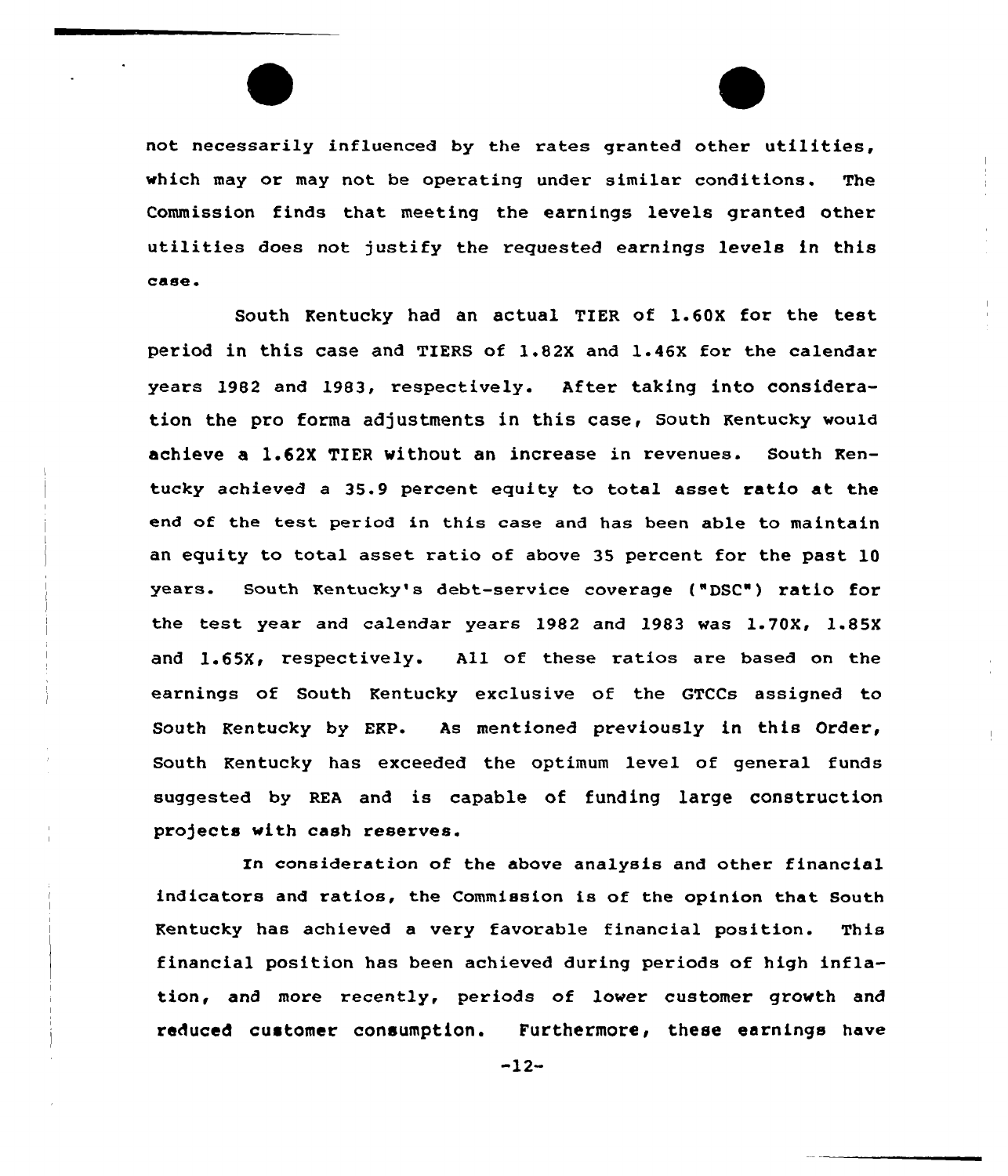been achieved under various rate-making conditions and allowed rates of return by this regulatory body. In 1982, South Kentucky was granted a 7.51 rate of return which provided a 2.15X TIER. In rate cases concluded in 1975, 1977 and 1978, South Kentucky was allowed TIER's of 2.0X, 2.16X and 2.0X, respectively.

In recent rate cases for rural electric cooperatives, the Commission has generally allowed a TIER of 2.25X. REA, South Kentucky's principal lender, requires its borrowers to maintain an average TIER of at least 1.5X for 2 out of the most recent 3 calendar years. The TIER as calculated by REA for purposes of meeting the minimum mortgage requirements includes the GTCCs assigned during the calendar year. The Commission has recognized that a cooperative could not reasonably expect to achieve a TIER of 1.5x if the revenue requirements were based on <sup>a</sup> 1.5X TIER, and has attempted in past cases to provide an attrition allowance by basing the revenue requirements on a 2.25X TIER. However, the period of double digit inflation in existence at the time the Commission began granting the 2.25X TIER is no longer in existence. Noreover, South Kentucky has actually achieved well in excess of the 1.5x TIER based on a 2.15X TIER granted in its last rate case. In keeping with the reduced returns allowed other utilities in recent months by this Commission, we are of the opinion that South Kentucky's revenue requirements should be based on a TIER of 2.0X in this case.

The Commission is encouraged by the indications of the strong financial condition of South Kentucky, yet it is concerned that south Kentucky's customers receive the benefits associated

-13-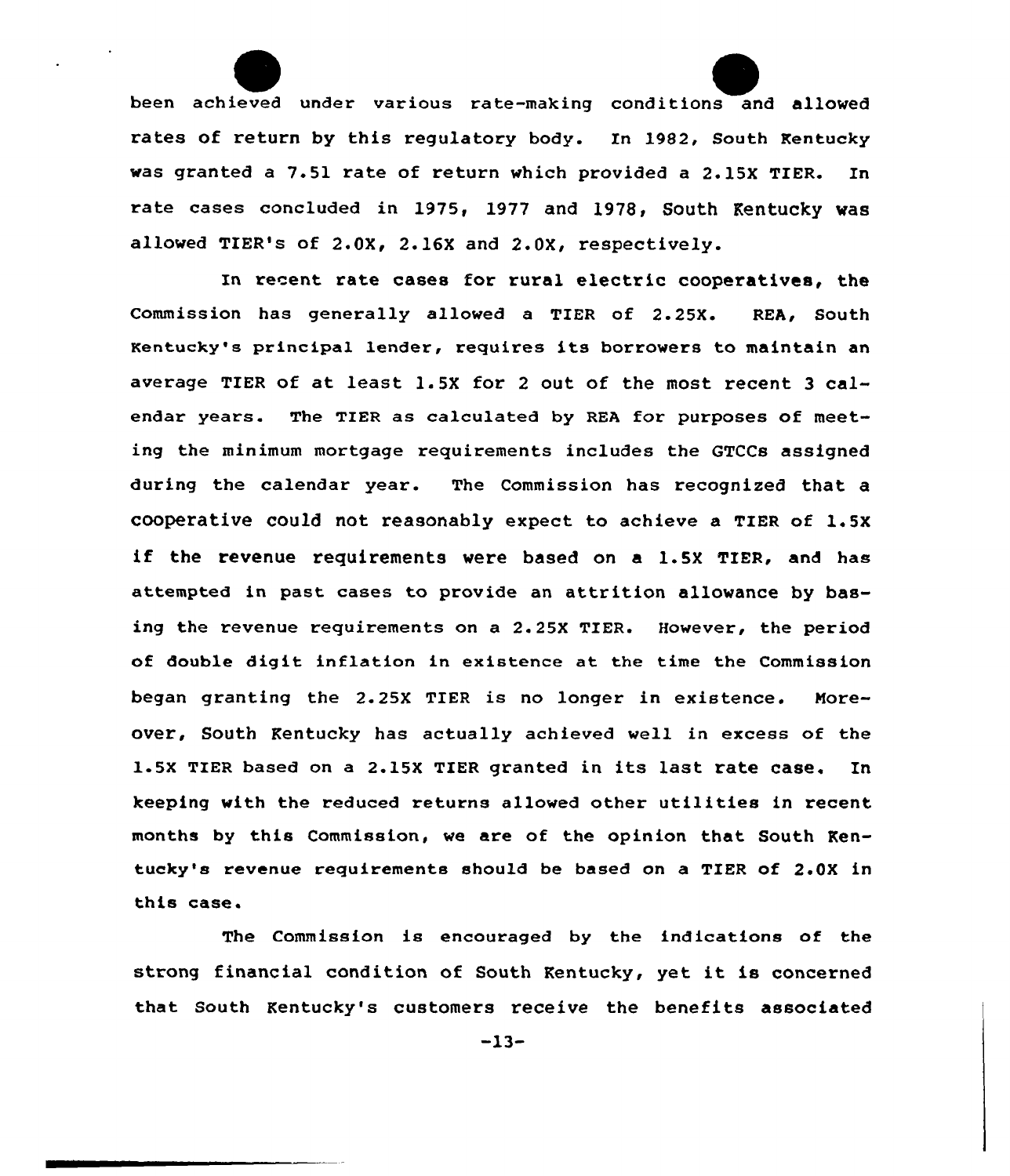with the strong financial condition. <sup>A</sup> basic principle of a cooperative is that the customexs of the cooperative, who are actually the owners, should benefit from the stong financial performance of the cooperative by receiving a refund of patronage capital or by realizing a reduction in the cost of electric service. The cooperatives regulated by this Commission have long argued that improved equity levels are necessary in order to begin the general rotation of patronage capital. The Commission finds that due to the strong financial condition of South Kentucky its customexs are entitled to benefit from its performance and has determined that a rate of return of 7.46 percent should be granted in this case. In order to achieve this rate of return, South Kentucky should be allowed to increase its annual revenue by 84lB,924 which would xesult in a TIER of 2.0X. This additional revenue will produce net income of \$1,098,431, which should be sufficient to meet the requirements in South Kentucky's mortgages securing its long-term debt.

## REVENUE ALLOCATION AND RATE DESIGN

South Kentucky proposed allocating the revenue increase to each rate class by approximately equal percentage increases. It proposed two new rate classes: (1) Residence with Controlled Mater Heating, Schedule NH, and (2) Energy Efficient Residence, Schedule EER. Additionally South Kentucky proposed to change the energy charge of the Residential, Farm and Non-Farm Service ("Residential" ) Schedule A, from a two-step declining block structure to a three-step declining block structure.

 $-14-$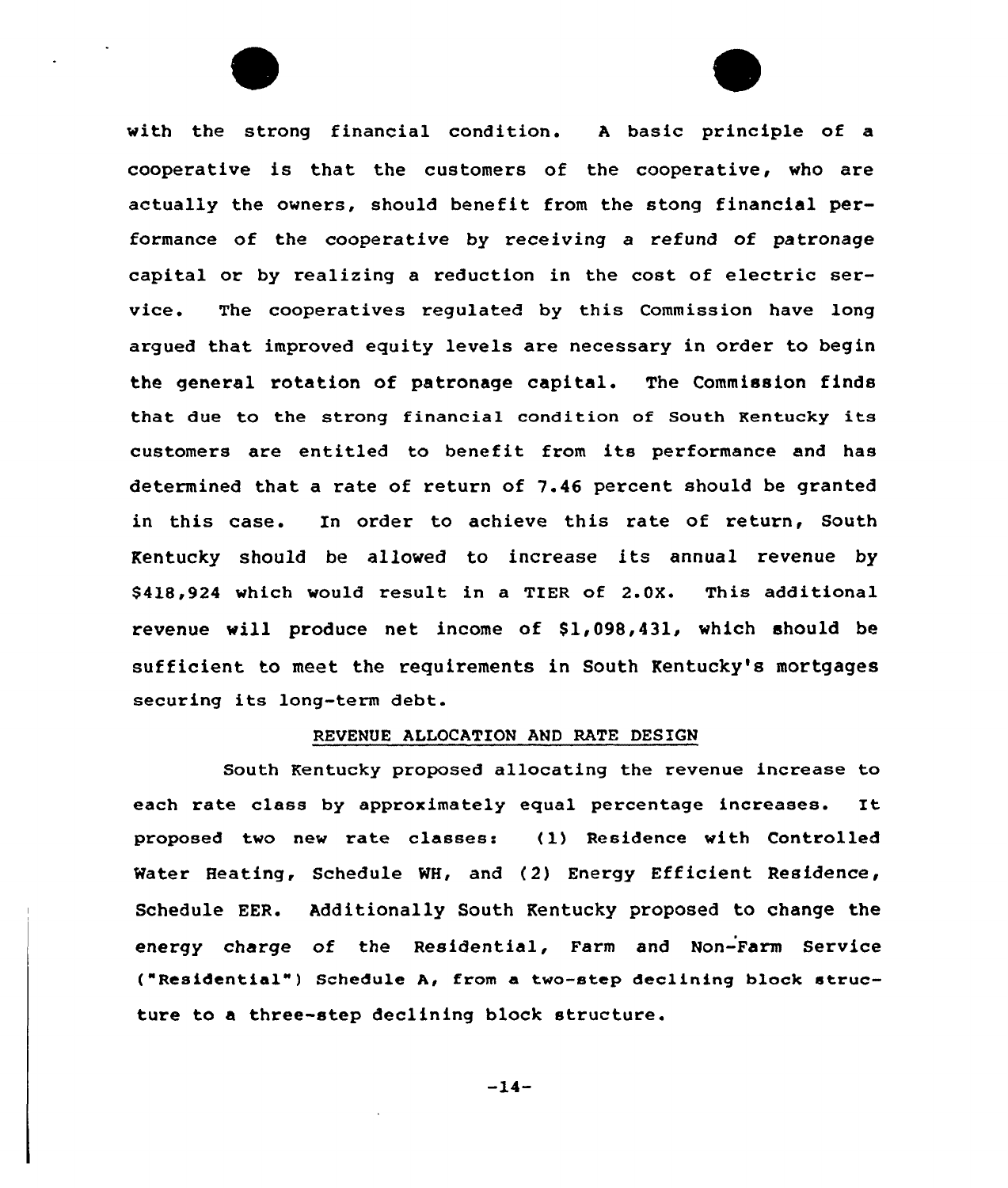<sup>A</sup> hearing was held in the Commission's offices in Frankfort, Kentucky, on March 29, 1984. During the preceedings, the Commission delayed all questions pertaining to the rate design until a conference of the members of South Kentucky, the AG's office and the Commission's staff was held. After the conference, South Kentucky affirmed its decision to continue its request for a three-step declining block rate structure for the Residential Schedule <sup>A</sup> and proposed that the WH and EER tariffs be approved in principle and the Commission provide guidelines and parameters under which South Kentucky should file the tariffs.

his prefiled testimony, Mr. Sloan addressed the In 1 question of why South Kentucky proposed a three-step declining block residential rate structure by the following statementi

> Our management and Board of Directors are alarmed at the continuing increase in KW demand from year to year but we are not increasing our energy sales in keeping with it. This is done in an sales in keeping with it. This is done in an<br>attempt to increase our KWH sales by making it more attractive for consumers to use more attractive<br>electricity.

Nr. Bradley's response to the same question was,

What we are trying to say is that we have lost electric sales to another type of energy. What we are trying to say is that we are trying to regain KWH sales to regain the volume of energy sales we feel we should have in order to increase the dollar amount of gross profit on revenue to keep from having to increase rates to a higher<br>level.<sup>3</sup>

3 Prefiled testimony of Mr. C. Bradley, p. 15.

 $2$  Prefiled testimony of Mr. K. Sloan, pp. 10-11.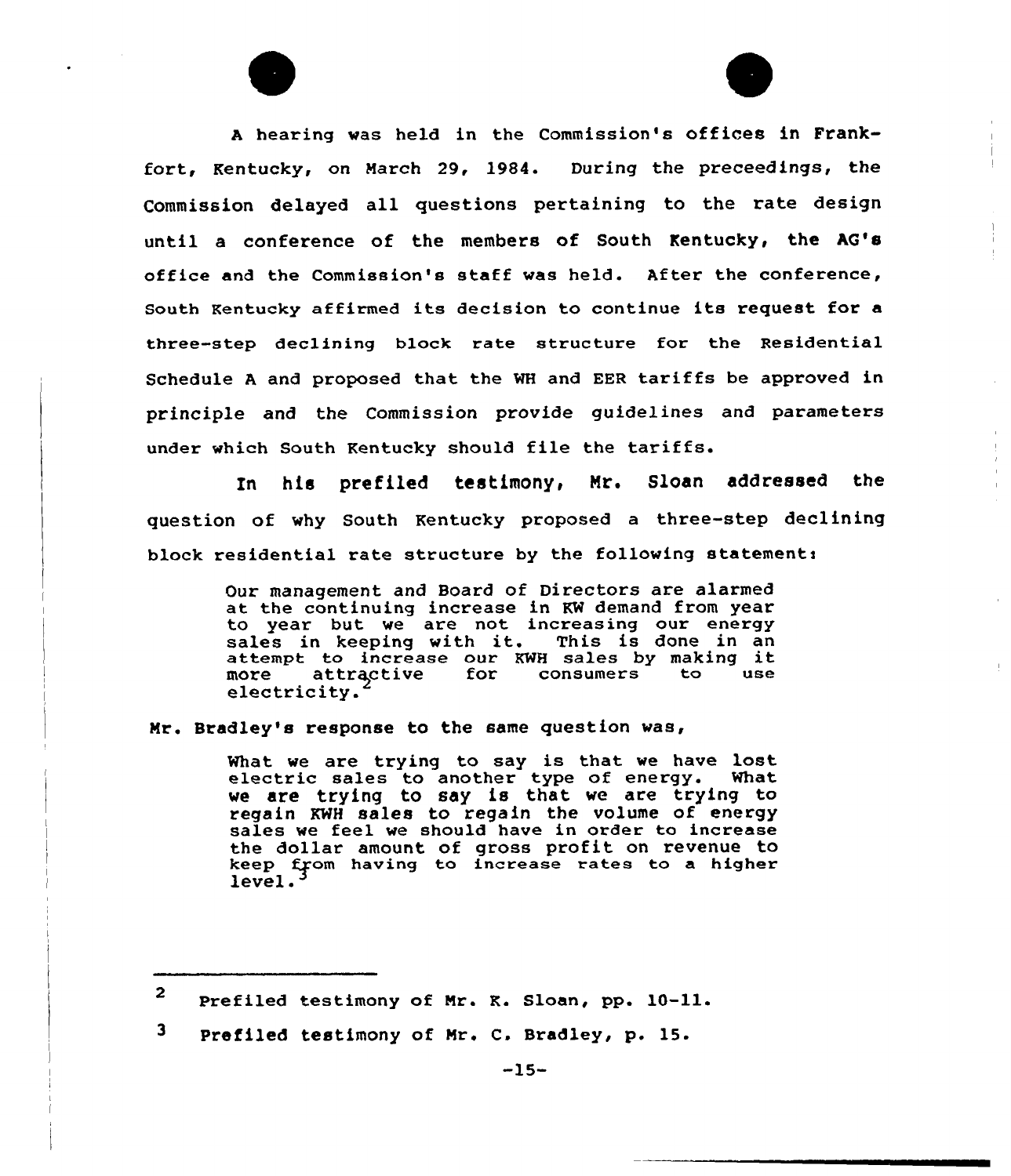



Now, without that, how can the Co-op be sure that the---any increase in consumption that may occur won't occur on peak?

Nr. Bradley replied,

We don't. We don't have. Because we don't have the necessary data to be able to provide that<br>far.

At the close of the hearing, the Commission advised South Kentucky that Nr. James Sharpe of the Commission Staff would prepare and file testimony on the declining block rate structure, and at that time a further hearing would be set for cross-examination of Nr. Sharpe and rebuttal testimony.

<sup>A</sup> further hearing was held April 27, 1984, and at that time Mr. Sharpe presented testimony on the rate design issues. Mr. Bradley presented rebuttal testimony. At the start of the hearing, South Kentucky submitted a revised experimental WH rate schedule and entered an oral motion that the proposed Schedule EER be removed from South Kentucky's application.

Nr. Sharpe recommended to the Commission that South Kentucky's proposed three-step declining block rate structure should be denied and that the Commission should place the same cost justification requirements for declining block rate structure on South Kentucky that have been placed on utilities subject to Administrative Case No. 203, The Determinations with Respect to

<sup>4</sup> Transcript of Evidence, March 29, 1984. pp. 68-69.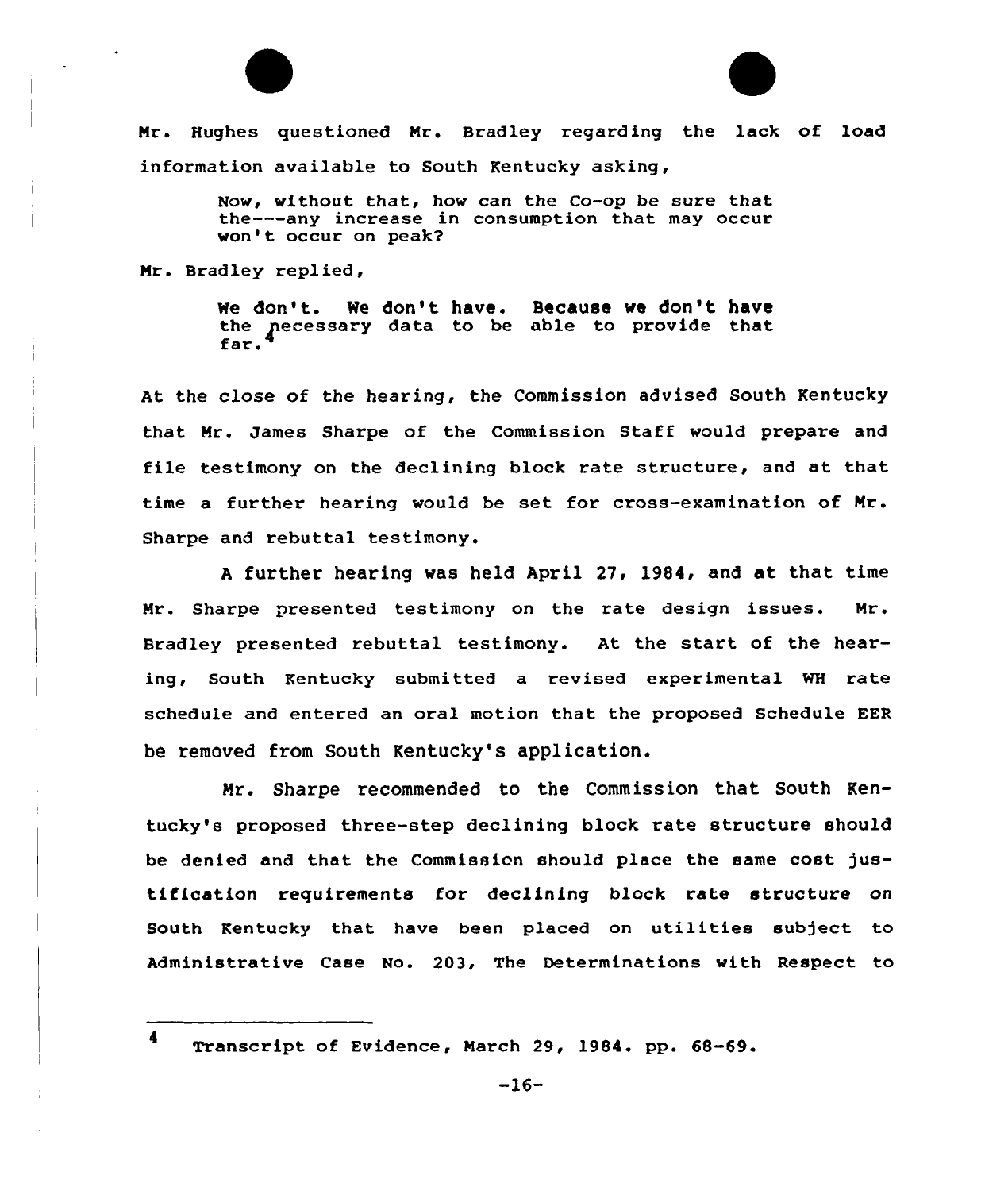the Ratemaking Standards Identified in Section ill(d) (l)-(6) of the Public Utility Regulatory Policies Act of 1978. Also South Kentucky should work with EKP in its load research and class cost of service studies. Nr. Sharpe testified that South Kentucky's lack of load research made it difficult to justify the addition of another step in its declining rate structure. Additionally, Mr. Sharpe recommended that the Commission reject South Kentucky's originally proposed WH tariff. Mr. Sharpe made no recommendation on the revised WH tariff submitted at the April 27, 1984, hearing. Mr. Sharpe recommended that the Commission deny the EER tariff.

In rebuttal testimony, Mr. Bradley addressed basically three points. First, he explained the proposed revisions in the WH tariff and identified some of the ways South Kentucky intended to deal with the practical problems of implementing this tariff. Second, he expressed several concerns regarding Mr. Sharpe's testimony. His primary concern related to the use of load data from an urban-based utility which had been used to illustrate Mr. Gharpe's testimony. Third, Nr. Bradley renewed his support for the proposed three-step declining block rate for residential customers. He testified that "this xate design will head South Kentucky in the right direction towards recovery of some of its lost energy sales<sup>\*5</sup> which occurred during the late 70's and early 80's. During that period, the growth in peak demand has exceeded the growth in energy consumption.

<sup>5</sup> Rebuttal Testimony of Mr. C. Bradley. p. 13.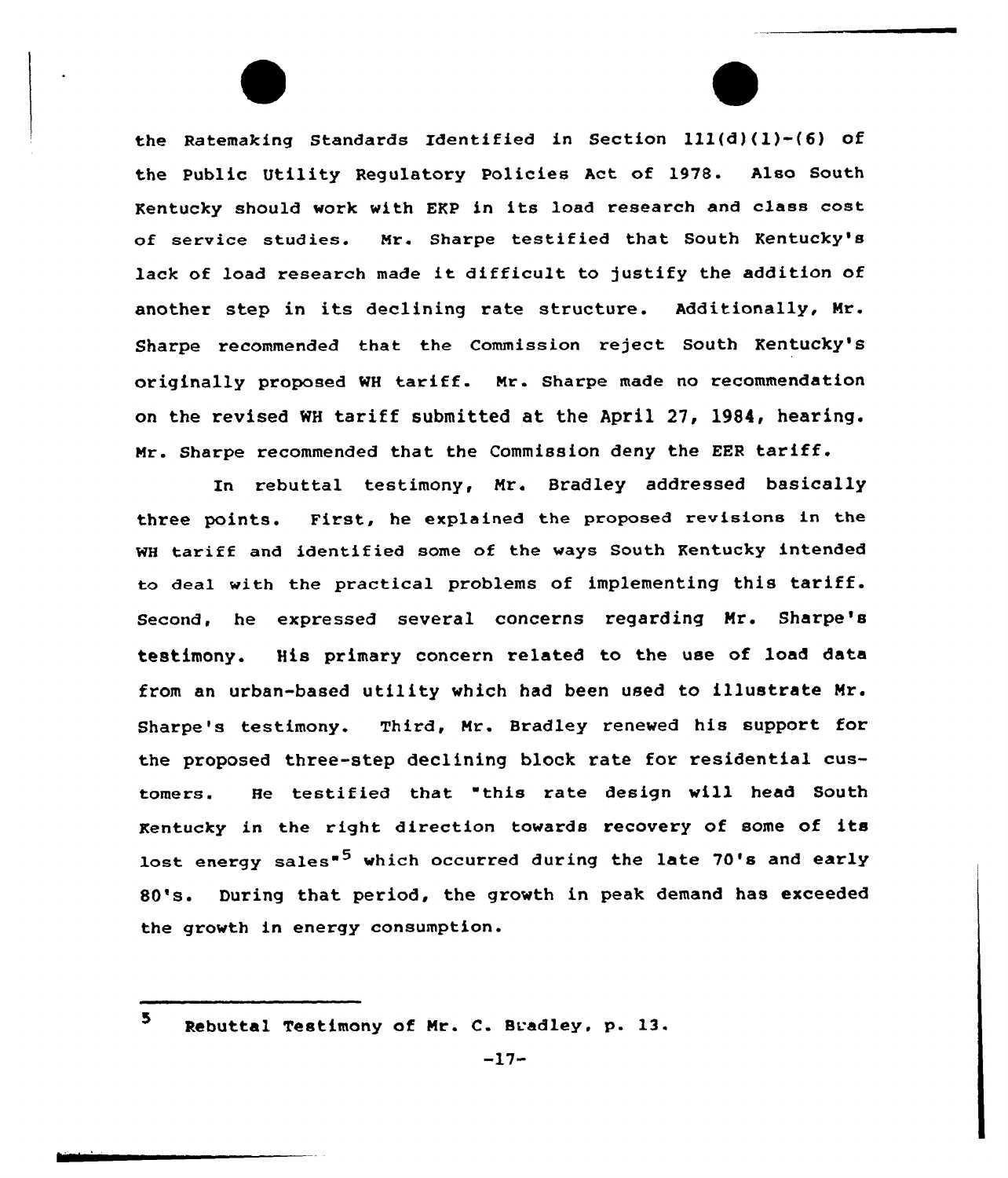Regarding South Kentucky's proposed expansion of the current two-step declining block rate to three blocks, the Commission has two reservations. First, the declining block rate structure in general does not communicate the proper price signal to consumers. That it, it encourages additional consumption irrespective of the time of usage. This could result in unwarranted growth in peak demand. Second, the Commission believes any expansion of a declining block rate structure must be costjustified. Evidence must be presented which demonstrates that costs, in particular demand-related costs, decrease with increased consumption. This cannot be accomplished without the appropriate load research. The Commission agrees with both Mr. Bradley and Nr. Sharpe that the load research from an urban-based utility should not be used by a rural utility such as South Kentucky for rate design purposes. The Commission does find some merit to the suggestion that the cooperatives served by EKP work together in a joint load research effort to gather information that will be useful for rate design, cost of service, forecasting and system planning. There appear to he considerable economies in such an effort. However with regard to the proposed rate design, the Commission finds that until appropriate load research can be developed, the present two-step declining block rate should not be expanded to a three-step rate.

The Commission does view South Kentucky's efforts to investigate the possibility of controlling growth in peak demand through the proposed WH tariff as <sup>a</sup> worthwhile effort. Therefore, the Commission will accept the WH tariff for use on a 2-year

-18-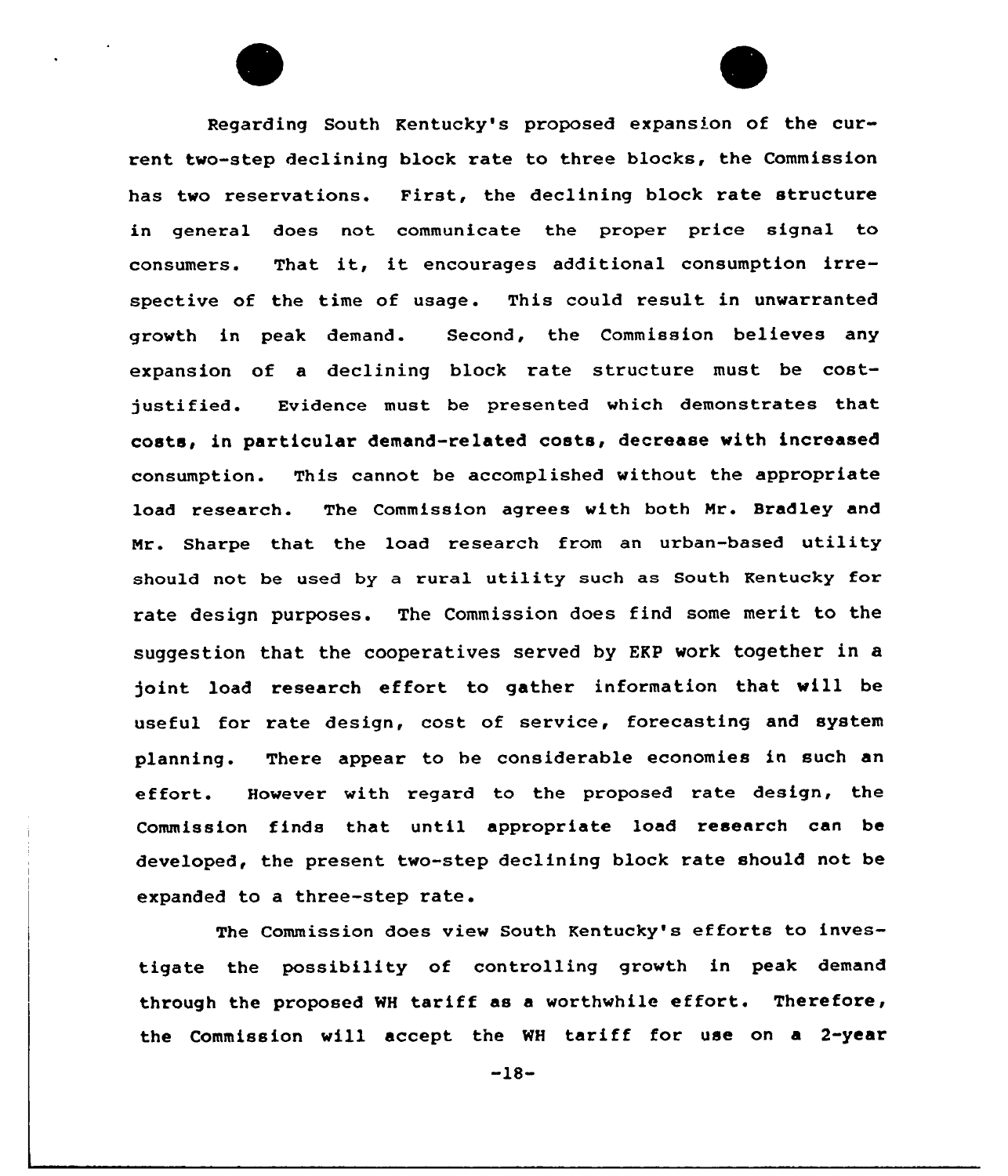experimental basis; however, the tariff should be revised to correspond to <sup>a</sup> two-step declining block rate.

#### SUMMARY

The Commission, after consideration of the evidence of record and being advised, is of the opinion and finds that:

1. The rates in Appendix <sup>A</sup> are the fair, just and reasonable rates for South Kentucky and will provide net income sufficient to meet the requirements in South Kentucky's mortgages securing its long-term debt.

2. The rates and charges proposed by South Kentucky differ fx'om those found xeasonable herein and should be denied upon application of KRS 278.030.

3. The pxoposed thxee-step declining block residential rate structure should be denied, and the current two-step declining block structure of Schedule <sup>A</sup> should remain intact.

4. The proposed NH (Experimental) tariff should be accepted. South Kentucky should resubmit the tariff filing to include a revised energy charge compatible with the Residential Two-Step Declining Rate Structure Schedule <sup>A</sup> tariff approved herein. This experimental tariff should include <sup>a</sup> time limitation of <sup>2</sup> years, at which time the results of the experiment should be filed with the Commission.

5. The motion of South Kentucky to remove the EER tariff from its application should be approved.

6. South Kentucky's proposed methodology for allocating the revenue increase is fair, just and reasonable and should be applied in this case.

-19-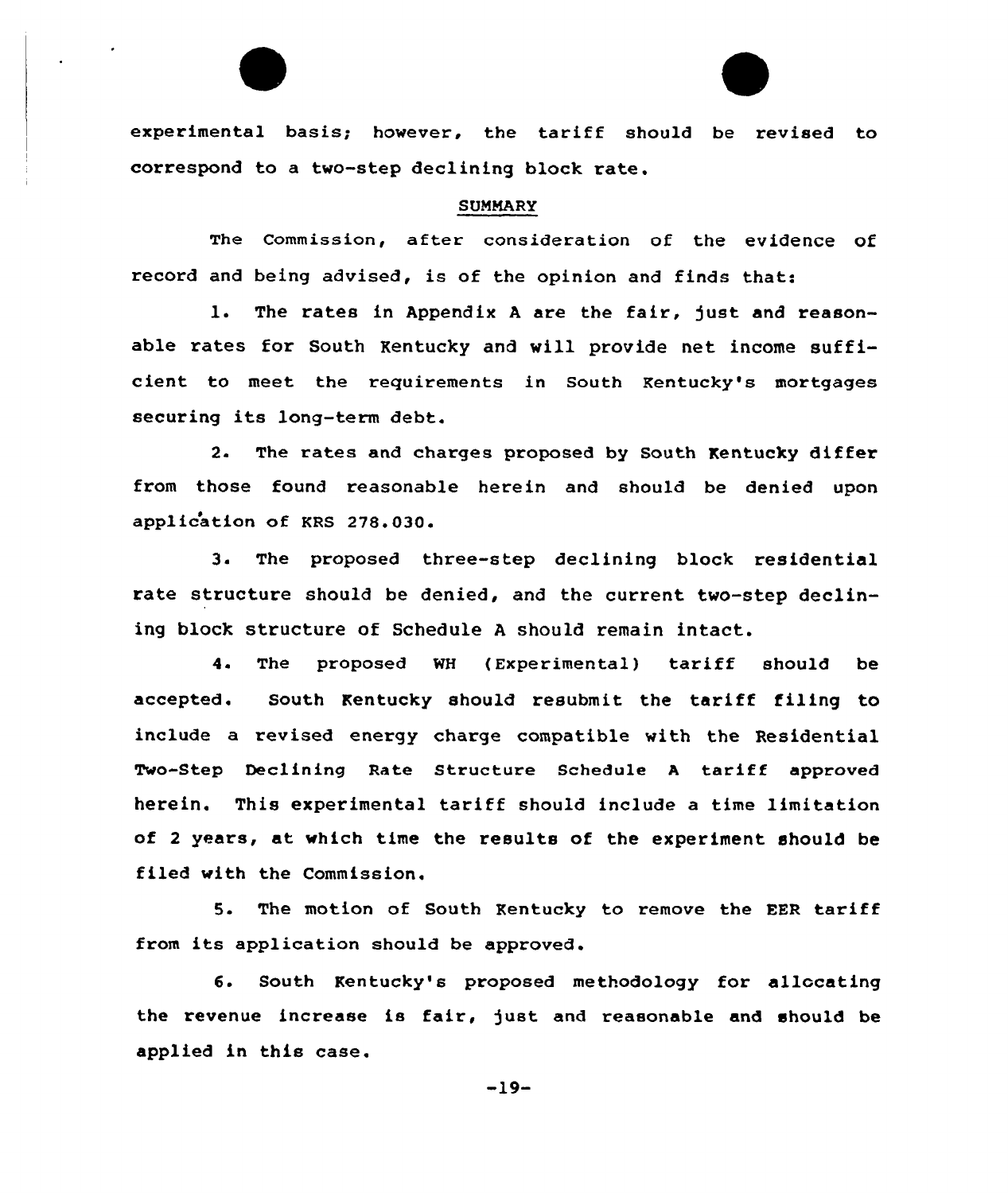IT IS THEREFORE ORDERED that the rates in Appendix <sup>A</sup> be and they hereby are approved for service rendered on and after the date of this Order.

IT IS FURTHER ORDERED that the rates proposed by South Kentucky be and they hereby are denied.

IT IS FURTHER ORDERED that South Kentucky shall file with this Commission within <sup>30</sup> days from the date of this Order its revised tariff sheets setting out the rates approved herein.

IT IS FURTHER ORDERED that South Kentucky shall file the WH (Experimental) tariff to include revised rates and charges compatible with the Residential Two-Step Declining Rate Structure Schedule <sup>A</sup> tariff approved herein, with <sup>a</sup> 2-year time limitation.

IT IS FURTHER ORDERED that the motion of South Kentucky to remove the EER tariff from its application be and is hereby approved.

Done at Frankfort, Kentucky, this 18th day of May, 1984.

## PUBIIC SERVICE COMMISSION

Vice Chairman

Commissione

ATTEST: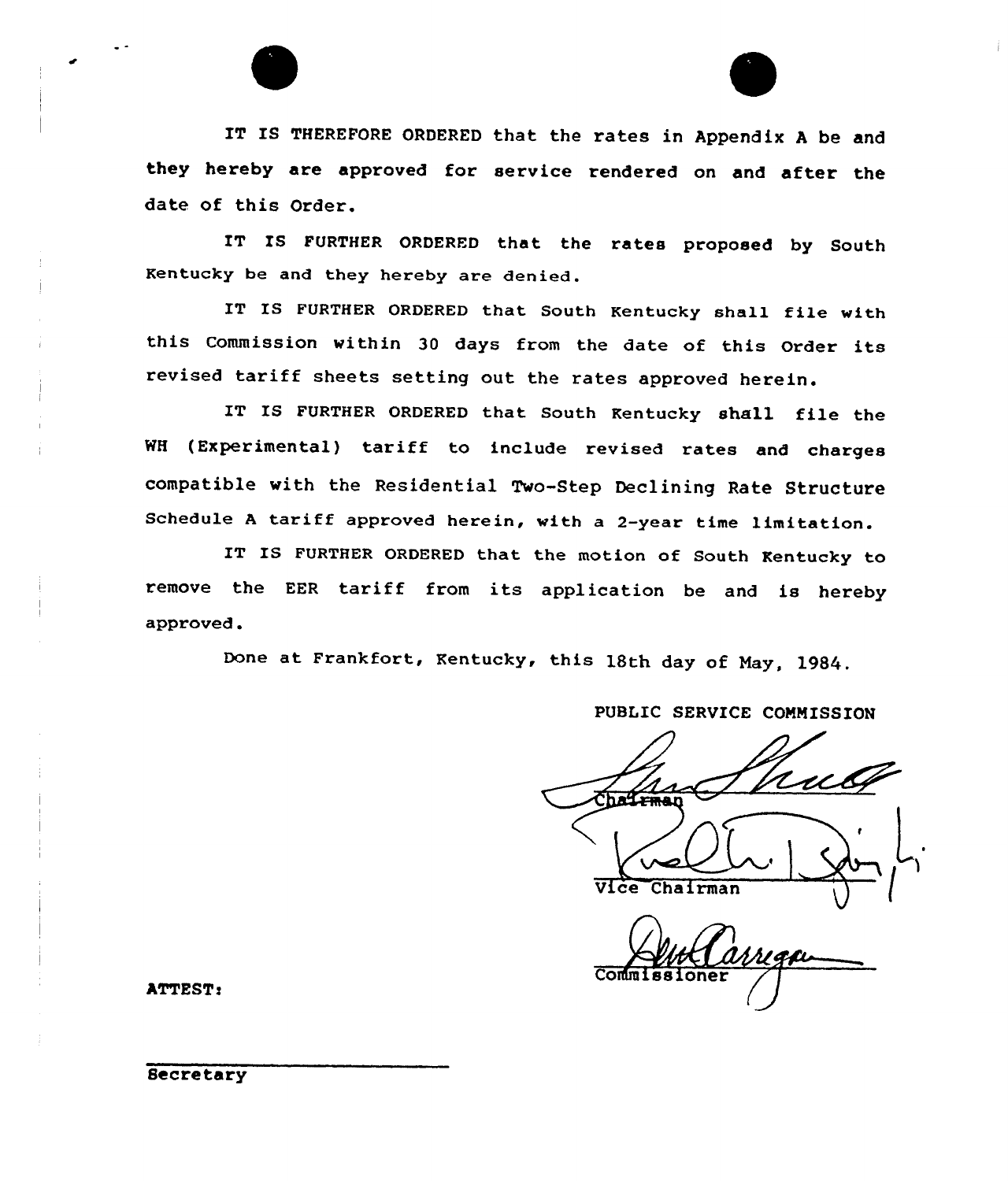

#### APPENDIX A

APPENDIX TO AN ORDER OF THE KENTUCKY PUBLIC SERVICE COMMISSION IN CASE NO. 8930 DATED NAY 18, 1984

The following rates and charges are prescribed for the customers in the area served by South Kentucky Rural Electric Cooperative Corporation. All other rates and charges not specifically mentioned herein shall remain the same as those in effect under authority of this Commission prior to the date of this Order.

 $\overline{\phantom{a}}$ 

## SCHEDULE A RESIDENTIAL, FARM AND NON-FARM SERVICE\*

#### RATES PER MONTH:

Consumer Charge - No KWH Usage  $\cdot$   $\cdot$   $\cdot$ 

Energy Charge:

First 700 KWH Per Month 9 .06364 All over <sup>700</sup> KWH Per Month <sup>0</sup> . . . <sup>8</sup> .05752

SCHEDULE B SMALL COMMERCIAL RATE\*

RATES PER NONTH:

Consumer Charge - No KWH Usage . . . \$ 6.30

Energy Charge<

First 1,000 KWH Per Month 9 All Over 1,000 KWH Per Month 0  $$.06895$  $\frac{1}{2}$  .06380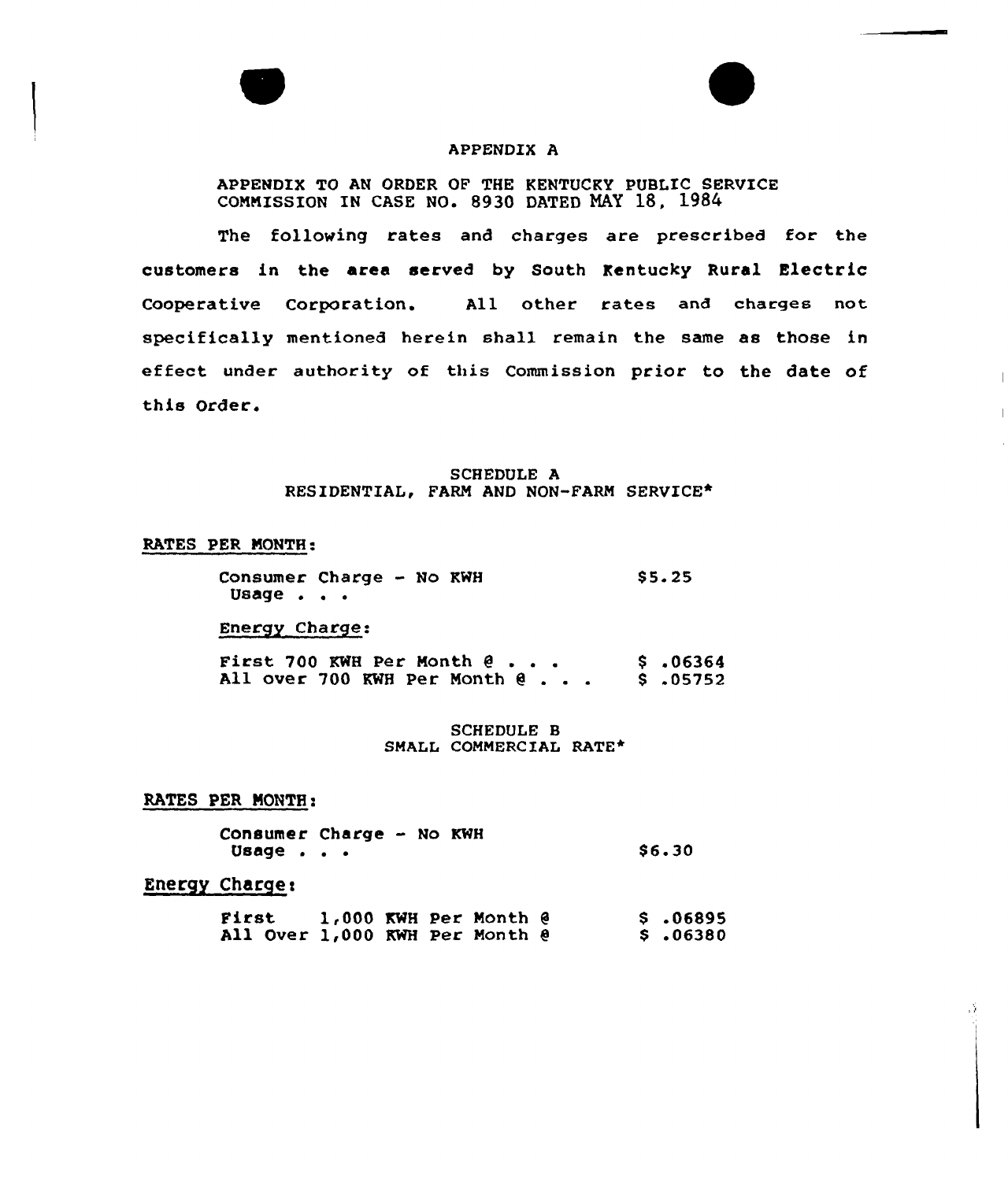



 $\mathcal{O}(\mathcal{E})$ 

## SCHEDULE LP LARGE POWER RATE+

# RATES PER MONTH:

| Consumer Charge - No KWH |  |  |         |
|--------------------------|--|--|---------|
| Usage $\blacksquare$     |  |  | \$10.50 |

# Demand Charge:

| Billing Demand per KW per Month |  |  | \$5.67 |
|---------------------------------|--|--|--------|

# Plus Energy Charge:

| First | Next $6,500$ KWH per Month $\theta$<br>Next 140,000 KWH per Month @ |  | 3,500 KWH per Month @ |  | $S = 04666$<br>$S = 04506$<br>\$.04198 |
|-------|---------------------------------------------------------------------|--|-----------------------|--|----------------------------------------|
|       | Next $150,000$ KWH per Month $\theta$                               |  |                       |  | \$ .04186                              |
|       | Over $300,000$ KWH per Month $\theta$                               |  |                       |  | $S \t .04177$                          |

# SCHEDULE OPS OPTIONAL POWER SERVICE\*

#### RATES PER MONTH:

|       | Consumer Charge - No KWH |         |
|-------|--------------------------|---------|
| Usage |                          | \$10.50 |

# Energy Charge

| First $3,500$ KWH per Month $\theta$<br>Next $6,500$ KWH per Month $\theta$<br>Next $140,000$ KWH per Month $\theta$<br>Next 150,000 KWH per Month @<br>Over 300,000 KWH per Month @ |  | \$ .07511<br>$S \t .07260$<br>S .06776<br>\$ .06757<br>$S \t .06743$ |
|--------------------------------------------------------------------------------------------------------------------------------------------------------------------------------------|--|----------------------------------------------------------------------|
|                                                                                                                                                                                      |  |                                                                      |